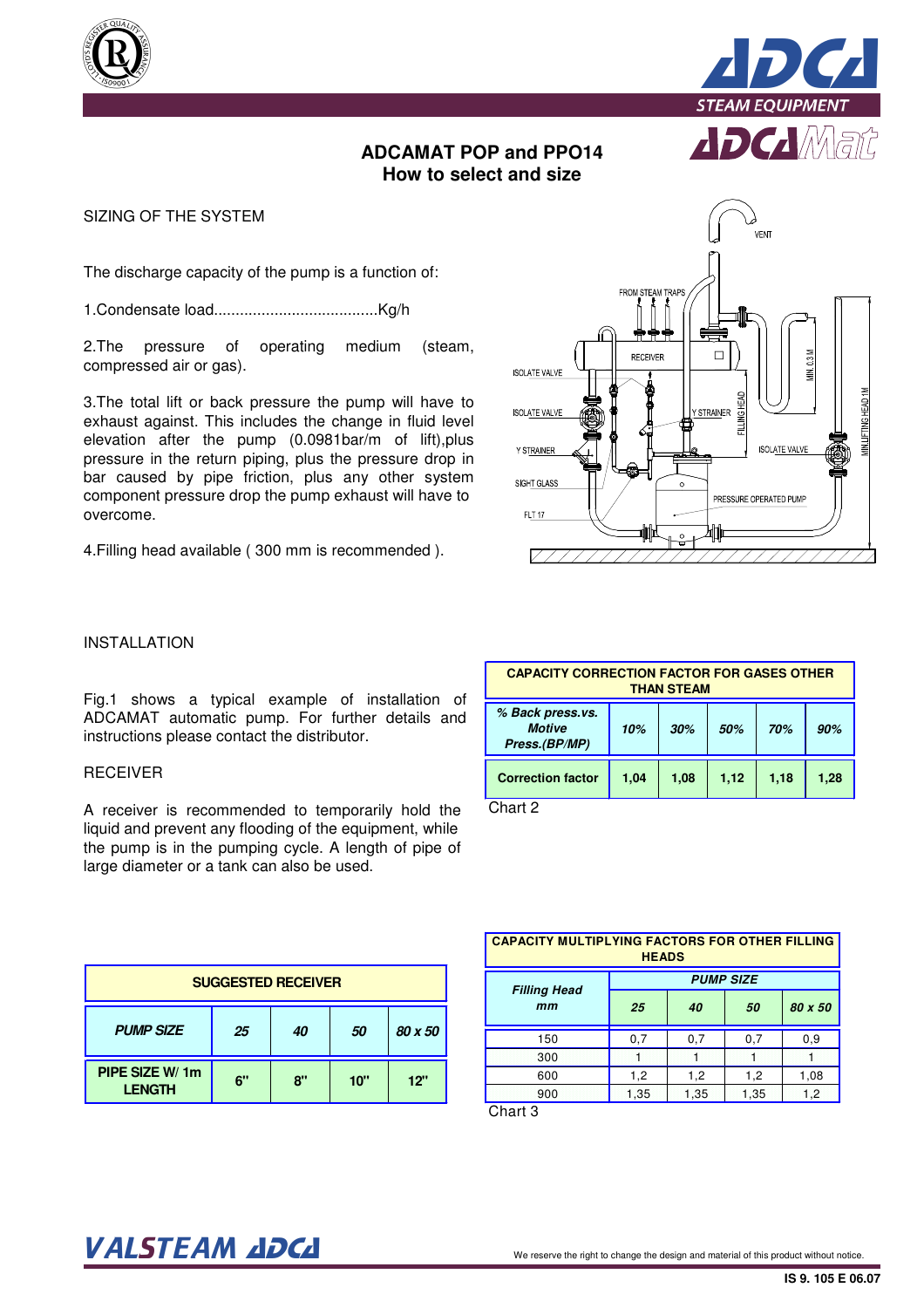



| <b>Motive</b>                 | <b>Total Lift</b>    | <b>FLOW RATE IN Kg/h</b><br>Installation with 300 mm filling head above the pump cover |                             |                      |      |  |
|-------------------------------|----------------------|----------------------------------------------------------------------------------------|-----------------------------|----------------------|------|--|
| <b>Pressure</b><br>bar<br>bar | <b>DN 25 x DN 25</b> |                                                                                        | DN 40 x DN 40 DN 50 x DN 50 | <b>DN 80 x DN 50</b> |      |  |
| 1                             |                      | 840                                                                                    | 1490                        | 2320                 | 4480 |  |
| $\overline{2}$                | 0,35                 | 1030                                                                                   | 1520                        | 3160                 | 5240 |  |
| $\overline{\mathbf{3}}$       |                      | 1140                                                                                   | 1640                        | 3560                 | 5640 |  |
| $\overline{\mathbf{4}}$       |                      | 1180                                                                                   | 1680                        | 3840                 | 5840 |  |
| 5                             |                      | 1240                                                                                   | 1740                        | 3910                 | 5900 |  |
| 6                             |                      | 1270                                                                                   | 1760                        | 3040                 | 5980 |  |
| 8                             |                      | 1300                                                                                   | 2200                        | 3090                 | 6030 |  |
| 10                            |                      | 1310                                                                                   | 2205                        | 4000                 | 6080 |  |
| $\overline{\mathbf{c}}$       |                      | 805                                                                                    | 1560                        | 2550                 | 4080 |  |
| $\overline{\mathbf{3}}$       |                      | 940                                                                                    | 1790                        | 2990                 | 4720 |  |
| $\overline{\mathbf{4}}$       |                      | 1080                                                                                   | 1930                        | 3160                 | 5080 |  |
| 5                             | $\overline{1}$       | 1110                                                                                   | 2010                        | 3200                 | 5280 |  |
| $6\phantom{1}6$               |                      | 1140                                                                                   | 2090                        | 3250                 | 5400 |  |
| 8                             |                      | 1180                                                                                   | 2190                        | 3280                 | 5490 |  |
| 10                            |                      | 1190                                                                                   | 2200                        | 3320                 | 5560 |  |
| 3                             | $\overline{2}$       | 780                                                                                    | 1495                        | 2470                 | 3510 |  |
| 4                             |                      | 900                                                                                    | 1690                        | 2620                 | 3950 |  |
| 5                             |                      | 1000                                                                                   | 1820                        | 2830                 | 4230 |  |
| $6\phantom{a}$                |                      | 1040                                                                                   | 1910                        | 2860                 | 4740 |  |
| 8                             |                      | 1100                                                                                   | 2010                        | 2880                 | 4880 |  |
| 10                            |                      | 1110                                                                                   | 2060                        | 2900                 | 4960 |  |
| 4                             |                      | 740                                                                                    | 1400                        | 2360                 | 3480 |  |
| $\overline{\mathbf{5}}$       |                      | 860                                                                                    | 1545                        | 2540                 | 3640 |  |
| 6                             | 3                    | 910                                                                                    | 1675                        | 2560                 | 3720 |  |
| 8                             |                      | 970                                                                                    | 1805                        | 2590                 | 4050 |  |
| 10                            |                      | 980                                                                                    | 1850                        | 2650                 | 4110 |  |
| $5\phantom{.0}$               |                      | 720                                                                                    | 1335                        | 2280                 | 2690 |  |
| $6\phantom{a}$                |                      | 820                                                                                    | 1480                        | 2460                 | 2860 |  |
| 8                             | 4                    | 910                                                                                    | 1675                        | 2500                 | 3190 |  |
| 10                            |                      | 930                                                                                    | 1760                        | 2540                 | 3380 |  |
| $6\phantom{1}6$               |                      | 680                                                                                    | 1290                        | 2080                 | 2520 |  |
| 8                             | 5                    | 740                                                                                    | 1530                        | 2180                 | 2740 |  |
| 10                            |                      | 810                                                                                    | 1630                        | 2220                 | 2860 |  |
| $\overline{7}$                |                      | 660                                                                                    | 1230                        | 1880                 | 1940 |  |
| 8                             | 6                    | 730                                                                                    | 1370                        | 1940                 | 2240 |  |
| 10                            |                      | 820                                                                                    | 1490                        | 2150                 | 2360 |  |

Chart 1 ( Based on liquid specific gravity 0,9 - 1,0 )

Example:

Condensate load 1800 Kg/h Filling head 150 mm Motive fluid Compressed air Available pressure 8 bar Vertical lift after pump 6 m<br>Return piping pressure 1,5 bar Return piping pressure 1,5 bar<br>Piping friction pressure drop Negligible Piping friction pressure drop

#### **Calculations:**

Total back pressure:  $1,5$ bar + ( $6$ mx $0,0981$ ) = 2,09bar Pump choice, assuming steam as motive pressure at 8bar and a back pressure of 3bar, the DN50 pump has a capacity of 2590 kg/h according to Chart 1.

#### **Correction for filling Head:**

With 150 mm filling head the correction factor from chart 3 is 0,7. The corrected capacity is, 2590Kgs/h x 0,7 = 1813 kg/h

#### **Correction for air as a motive fluid:**

The % back pressure 2.09bar/8bar =  $30\%$ The correction factor from chart 2, is 1,08. The corrected capacity is, 1813kg/h x 1,08=1958Kg/h, and so a DN50 pump is still recommended.

# $\bm{VALSTEAM}$  and  $\bm{DCL}$  we reserve the right to change the design and material of this product without notice.